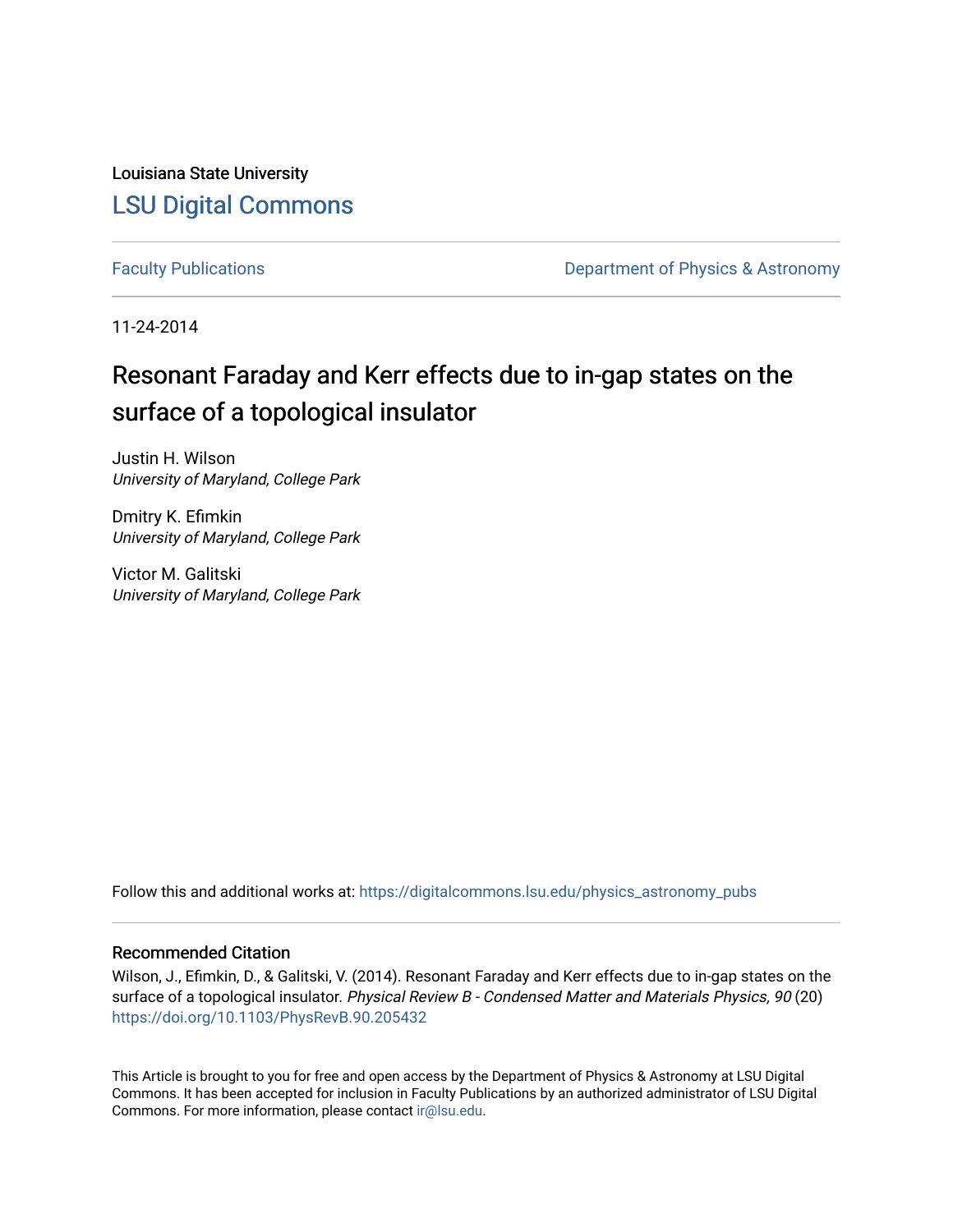

# CHORUS

This is the accepted manuscript made available via CHORUS. The article has been published as:

# Resonant Faraday and Kerr effects due to in-gap states on the surface of a topological insulator

Justin H. Wilson, Dmitry K. Efimkin, and Victor M. Galitski Phys. Rev. B **90**, 205432 — Published 24 November 2014 DOI: [10.1103/PhysRevB.90.205432](http://dx.doi.org/10.1103/PhysRevB.90.205432)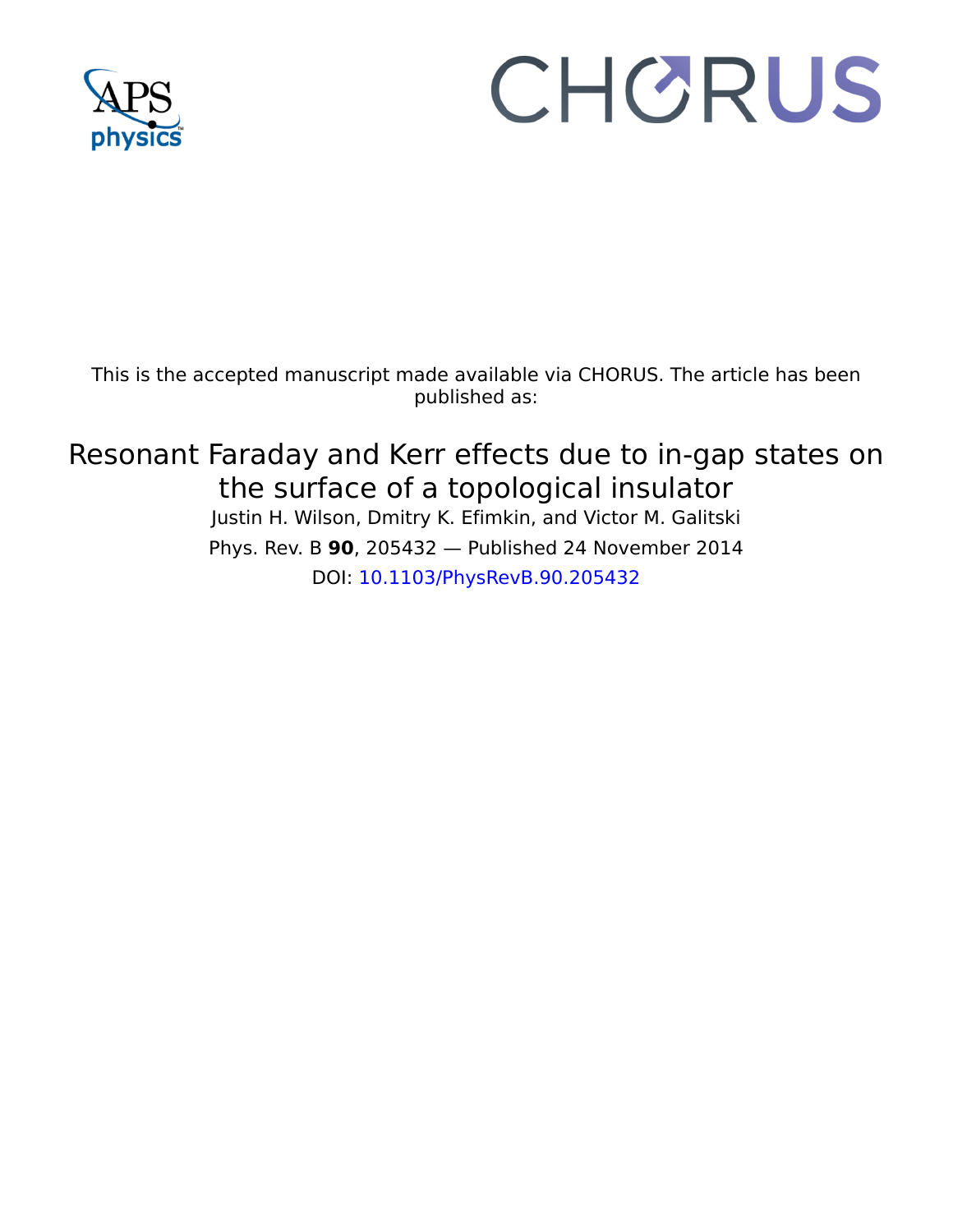## Resonant Faraday and Kerr effects due to in-gap states on the surface of topological insulator

Justin H. Wilson and Dmitry K. Efimkin

Joint Quantum Institute and Condensed Matter Theory Center, Department of Physics, University of Maryland, College Park, Maryland 20742-4111, USA

Victor M. Galitski

Joint Quantum Institute and Condensed Matter Theory Center, Department of Physics, University of Maryland, College Park, Maryland 20742-4111, USA and School of Physics, Monash University, Melbourne, Victoria 3800, Australia

When Dirac electrons on the surface of a topological insulator are gapped, the resulting quantum anomalous Hall effect leads to universal magneto-optical Faraday and Kerr effects in the low frequency limit. However, at higher frequencies different excitations can leave their own fingerprints on the magneto-optics and can therefore be probed. In particular, we investigate the role of localized in-gap states—which inevitably appear in the presence of charged impurities—on these higher frequency magneto-optical effects. We have shown that these states resonantly contribute to the Hall conductivity and are magneto-optically active. These in-gap states lead to peculiar resonant signatures in the frequency dependence of the Faraday and Kerr angles, distinct in character to the contribution of in-gap excitonic states, and can be probed in ellipsometry measurements.

PACS numbers: 78.66.Sq,71.55.-i,78.20.Ls

#### I. INTRODUCTION

Topological insulators (TIs) represent a new class of solids whose band structure can be characterized by a topological invariant<sup>1–4</sup>. As with normal "nontopological" insulators, their bulk has a filled valence band with an empty conduction band separated by a gap. But unlike usual insulators, TIs have very unconventional, symmetry-protected surface states. Interest in TIs has grown considerably since the discovery of two-dimensional  $(HgTe<sup>5,6</sup>)$  and subsequently three-dimensional TIs  $(Bi<sub>2</sub>Se<sub>3</sub>, Bi<sub>2</sub>Te<sub>3</sub>$  and other Bismuth based materials<sup> $7-10$ </sup>). The surface states of threedimensional TIs are described by a Dirac equation for massless particles, but unlike two-dimensional systems like graphene, there is only one Dirac "cone" (in general, an odd number) – something that can only be realized at the surface of a bulk three-dimensional system<sup>11,12</sup>. Thus, the surface of a TI is a veritable experimental and theoretical playground for many interesting phenomena including but not limited to both topological superconductivity, which gives rise to exotic Majorana fermions $^{13}$ (these could potentially be used as building blocks for quantum computation<sup>14</sup>) and the anomalous half-integer quantum hall effect (AQHE)<sup>15</sup> (See also Refs. 16 and 17 for a review).

The AQHE occurs when time-reversal symmetry is broken, opening up a gap in the Dirac surface states. Without external magnetic field, this effect can be realized by an exchange field that couples to the spins of the electrons on the surface. The exchange field can be induced either by the proximity effect with an insulating ferromagnet<sup>18</sup> or by the ordering of magnetic impurities introduced to the bulk or surface of a  $TI^{15,19,20}$ . Recently,

both methods of inducing an exchange field have been realized experimentally<sup>21–24</sup> and the AQHE has been experimentally confirmed by transport measurements<sup>25</sup>. The AQHE is the origin of "image monopole effect" for an electron in the vicinity of a  $TI$  surface<sup>26</sup> as well as reflectionless chiral electronic states localized on domain walls which separate regions with the opposite exchange field<sup>27</sup>.

Another way to probe the AQHE is with the magnetooptical Faraday and Kerr effects where the polarization of the transmitted and reflected electromagnetic waves rotates relative to the wave incident on the TI's surface. At low frequencies—when dispersion effects can be neglected—the optics of the TI nanostructures can described macroscopically with an additional axionic θterm in the Lagrangian  $\Delta L_{AE}$ , which is insensitive to microscopical details $18,28$  and given by

$$
\Delta L_{\text{AE}} = \theta \frac{e^2}{2\pi h} \int d\mathbf{r} \mathbf{E} \cdot \mathbf{B}.
$$
 (1)

Here  $\theta = 0$  for ordinary insulators and  $\theta = \pi$  for topological ones. Moreover for thin film TIs, the Faraday angle  $\tan \theta_F = \alpha_0$  and Kerr angle  $\tan \theta_K = 1/\alpha_0$  are predicted to be universal<sup>29,30</sup> and depend *only* on the fine structure constant  $\alpha_0 = e^2/\hbar c \approx 1/137$ .

The theoretical investigation of the Faraday and Kerr effect beyond the low frequency regime is important not only because real optical experiments occur at finite frequency but also because single-particle and collective excitations on the surface of TI start to leave their own fingerprint on optical quantities. Particularly, chiral excitons, collective in-gap excitations in the gapped Dirac electron liquid, reveal their chiral nature $31$  by prominent resonances seen in the frequency dependence of the Faraday and Kerr angles<sup>32</sup>. Here we consider other in-gap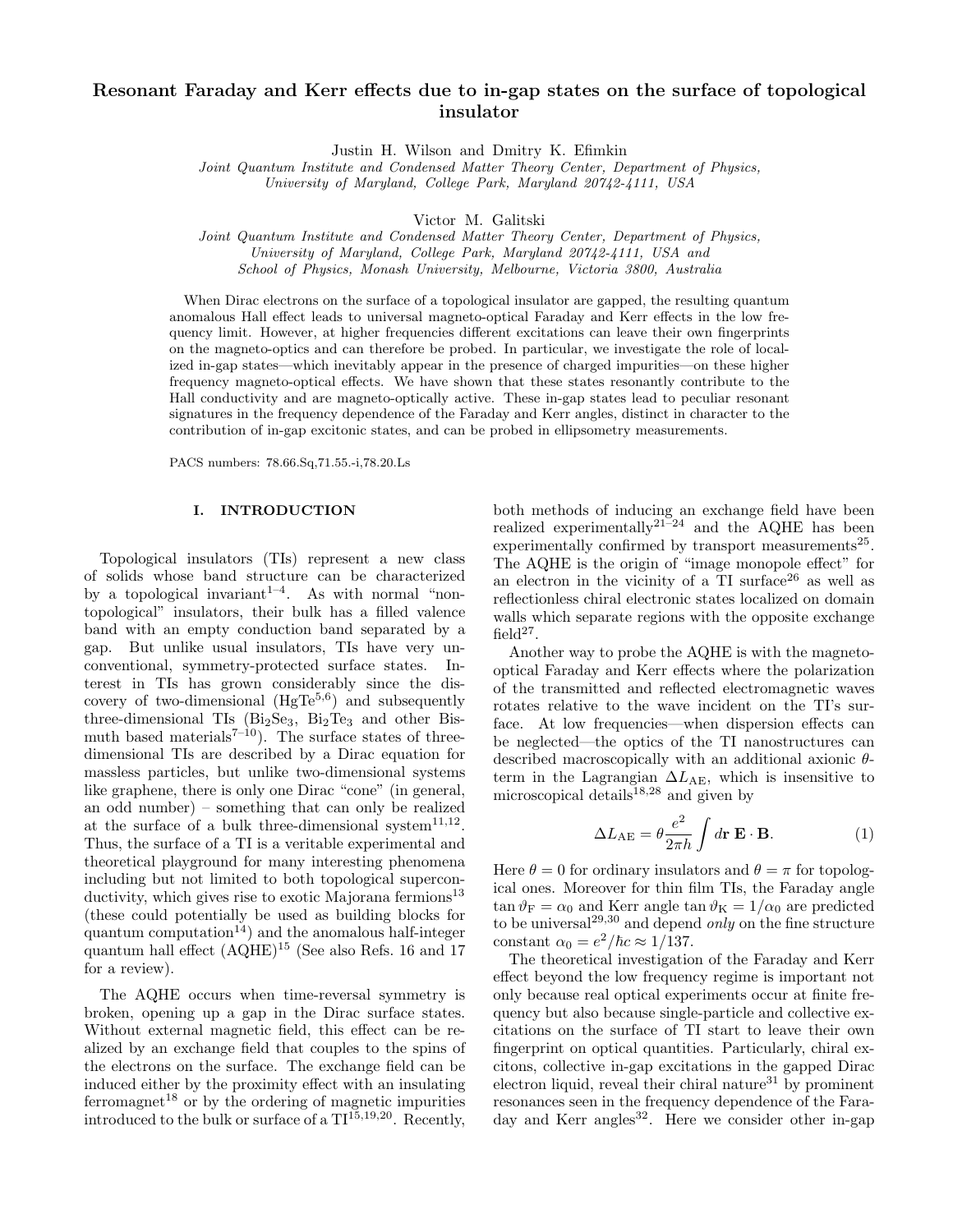

FIG. 1. (Color online) Here we plot the optical Hall conductivity in units of half the gap  $(2\Delta$  is the magnetically induced gap) taking into account both the effect of localized impurity states (the subject of this paper) and chiral excitons – which can be clearly distinguished – and compare it to the pure, noninteracting optical conductivities (dashed line). The chemical potential is at  $\mu = -\Delta$  and there is a density  $N/S = 0.035a_0^{-2}$ (see Eq. (8)) of Coulomb impurity states with dimensionless coupling to electrons of  $\alpha = 0.3$ . The exciton contribution is calculated with dimensionless Coulomb coupling between electron and holes of  $\alpha_c = 0.18$  and is calculated in Ref. 32. (See Section II for discussion of  $\alpha$  and  $\alpha_c = e^2/\epsilon \hbar v_F$ .)

excitations, localized electronic states, which are present due to inevitable impurities occurring in the TI bulk or on its surface. In usual semiconductors, in-gap states dominate absorption and magneto-optical effects do not appear without a magnetic field; the exceptions are magnetic semiconductors where there are similar effects<sup>33</sup>.

In this paper, we have shown that localized in-gap states on the magnetically gapped surface of TI are magneto-optically active and lead to peculiar resonant features in frequency dependence of the Faraday and Kerr angles. In this case, the time reversal symmetry is broken internally by the exchange field – leading to a nonzero Hall conductivity. The shapes of the resonant features differ considerably from the case of chiral excitons, so they can be easily distinguished, as can be seen in Fig. 1 by the total Hall conductivity taking into account both effects. The magneto-optical effects are controlled by the appearance of a nonzero Hall conductivity and similarly, they inherit frequency dependence from the optical Hall conductivity – in this manner, Fig 1 represents the crucial finding of this paper. These localized in-gap states also lead to prominent resonances in frequency dependence of the ellipticities of transmitted and reflected waves; thus, they can be effectively probed in ellipsometry measurements.

In Sec. II we discuss the two-dimensional electronic structure on the surface of a TI in the presence of charged impurities. Sec. III is devoted to the calculation of the optical conductivity tensor on the surface of a TI with localized states on its surface. The magneto-optics of such a thin film are analyzed in Sec. IV, and we conclude

with some discussion and a brief summary in Sec. V.

#### II. LOCALIZED IN-GAP STATES

The single-particle Hamiltonian for Dirac electrons interacting with charged impurities scattered over the surface of a TI is given by

$$
H_0 = v_{\rm F}[\mathbf{p} \times \boldsymbol{\sigma}]_z + \Delta \sigma_z - \sum_i \frac{Ze^2}{\bar{\epsilon}|\mathbf{r} - \mathbf{r}_i|}.
$$
 (2)

Here **p** is the momentum operator;  $\sigma$  is the vector of Pauli matrices with components  $\sigma_i$ ;  $v_F$  is Fermi velocity of Dirac electrons;  $\mathbf{r}_i$  is position of of *i*th impurity and Ze is their charge;  $\bar{\epsilon}$  is the effective dielectric permitivity on the surface of the TI<sup>34</sup>; And  $\Delta$  parametrizes the out-ofplane component of exchange field which gaps the surface spectrum. The in-plane component can be can be gauged away and is unimportant for the phenomena this paper is concerned with.

In the absence of impurities the surface spectrum is  $\epsilon_{\mathbf{p}} = \pm \sqrt{(v_{\mathrm{F}}p)^2 + \Delta^2}$  (+ for the conduction band; – for the valence band; separated by a gap  $2|\Delta|$ ). The wave functions of Dirac states can be presented as  $|\mathbf{p}\pm\rangle$  =  $e^{i\mathbf{p}\cdot r/\hbar}|\varphi_{\mathbf{p}\pm}\rangle$ , where the spinor part is given by

$$
|\varphi_{\mathbf{p}\pm}\rangle = \frac{1}{\sqrt{2\epsilon_{\mathbf{p}}(\epsilon_{\mathbf{p}}\pm\Delta)}} \begin{pmatrix} \Delta \pm \epsilon_{\mathbf{p}} \\ iv_{\mathrm{F}} p e^{i\theta_{\mathbf{p}}}\end{pmatrix},\tag{3}
$$

with  $\theta_{\bf p}$  is the polar angle of the wave vector **p**.

If impurities are dilute enough—the case we consider below—they can be considered independently. The dimensionless effective structure constant  $\alpha = Ze^2/\hbar v_{\rm F} \bar{\epsilon}$ measures their coupling to Dirac states. Further, we assume positively charged impurities impurities  $(Z > 0)$ and generalization to  $Z < 0$  is straightforward. Each Coulomb impurity creates numerous localized states with energies labeled by the quantum numbers  $n$  and total angular momentum j

$$
\epsilon_{nj} = \frac{\Delta |n + \gamma|}{\sqrt{(n + \gamma)^2 + \alpha^2}},\tag{4}
$$

where  $\gamma = \sqrt{j^2 - \alpha^2}$ ,  $n = 0, 1, 2, \dots$  for  $j = 1/2, 3/2, \dots$ and  $n = 1, 2, ...$  for  $j = -1/2, -3/2, ...$  (note that for  $n = 0$ , the states are not doubly degenerate). The wave functions of the localized states take the form

$$
|\Psi_{\mathbf{x};nj}\rangle = \frac{1}{\sqrt{2\pi}} \begin{pmatrix} F_{nj}^+(r)e^{i(j-1/2)\theta_r} \\ -F_{nj}^-(r)e^{i(j+1/2)\theta_r} \end{pmatrix},\tag{5}
$$

where  $\theta_r$  is polar angle in the real space and functions  $F_{nj}^{\pm}(r)$  are given by  $35$ 

$$
F_{nj}^{\pm}(r) = \frac{(-1)^n \lambda^{3/2}}{\Delta \Gamma(1+2\gamma)} \sqrt{\frac{\Gamma(1+2\gamma+n)(\Delta \pm \epsilon_{nj})}{(\hbar v_{\rm F} j + \Delta \alpha/\lambda) \alpha n!}}
$$
  
×  $(2\lambda r)^{\gamma-1/2} e^{-\lambda r} [(\hbar v_{\rm F} j + \Delta \alpha/\lambda) \mathcal{F}(-n, 1+2\gamma; 2\lambda r) + \hbar v_{\rm F} n \mathcal{F}(1-n, 1+2\gamma; 2\lambda r)].$  (6)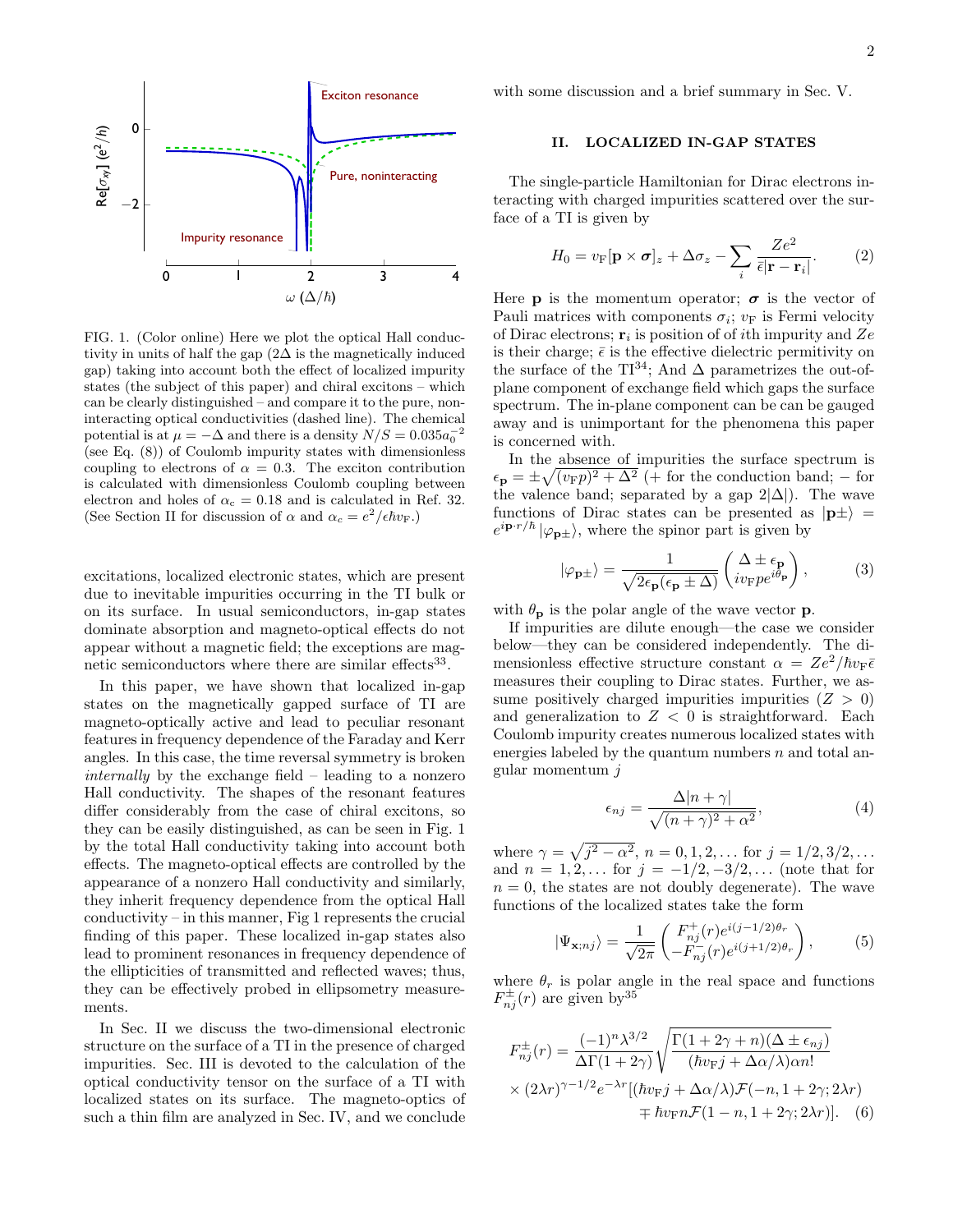

FIG. 2. (Color online) Energies of the first six states localized on a charged impurity. The vertical line represents the  $\alpha$  we consider for our numerical results.

where  $\lambda = \sqrt{\Delta^2 - \epsilon_{nj}^2}/\hbar v_F$  and  $\mathcal{F}(a, b; z) = 1 + \frac{a}{b}z + \frac{b}{c}$  $a(a+1)$  $\frac{a(a+1)}{b(b+1)}\frac{z^2}{2!} + \cdots$  is the confluent hypergeometric function. It should be noted that the state with the lowest energy (which we refer to as the "lowest state" to differentiate it from the many-body ground state) is well separated from excited states which lay in the vicinity of continuum of delocalized electronic states as seen in Fig. (2). Thus, we focus on the lowest state with energy  $\epsilon_0 \equiv \epsilon_{0,1/2}$  =  $\Delta\sqrt{1-4\alpha^2}$  and wave functions given by Eq. (5) with  $j = 1/2$  and

$$
F_{0,1/2}^{\pm}(r) = \frac{2\alpha}{\hbar v_{\rm F}} \sqrt{\frac{2\Delta(\Delta \pm \epsilon_0)}{\Gamma(1+2\gamma)}} \left(4\alpha \frac{\Delta r}{\hbar v_{\rm F}}\right)^{\gamma - 1/2} e^{-2\alpha \frac{\Delta r}{\hbar v_{\rm F}}},\tag{7}
$$

with a effective radius

$$
a_0 = \sqrt{\langle r^2 \rangle} = \frac{\hbar v_{\rm F}}{\Delta} \frac{\sqrt{3 - 4\alpha^2 + 3\sqrt{1 - 4\alpha^2}}}{4\alpha} \tag{8}
$$

$$
\sim \sqrt{\frac{3}{8}} \frac{\hbar v_{\rm F}}{\Delta} \frac{1}{\alpha} + O(\alpha). \tag{9}
$$

For  $\alpha \geq 0.5$ , the  $j = 1/2$  bound states become unstable and classically these bound electrons collapse into the "nucleus"; this has been extensively discussed in the case of Dirac fermions in graphene<sup>36,37</sup>.

We are interested in the resonant contribution of the localized states to the optical conductivity, so we approximate the delocalized scattering states by the nonperturbed delocalized ones as written in Eq. (3). While this approximation is not exact – the delocalized states will be modified due to the potential – it does not affect the resonant feature which is due to the difference in energies.

#### III. OPTICAL CONDUCTIVITIES

The electromagnetic response on the surface of a TI is described by the optical conductivity tensor. For noninteracting electrons, this tensor can be written in the Kubo-Greenwood formulation as

$$
\sigma_{\mu\nu}(\omega) = \frac{\hbar e^2}{iS} \sum_{\alpha\beta} \frac{f_{\alpha} - f_{\beta}}{\epsilon_{\alpha} - \epsilon_{\beta}} \frac{\langle \alpha | j_{\mu} | \beta \rangle \langle \beta | j_{\nu} | \alpha \rangle}{\hbar \omega + \epsilon_{\alpha} - \epsilon_{\beta} + i\delta}.
$$
 (10)

Here  $\omega$  is the frequency of the incident electromagnetic wave, S is the surface area, and  $\mathbf{j} = v_F[\boldsymbol{\sigma} \times \hat{\mathbf{z}}]$  is the singleparticle current operator. The sum is over all singleparticle states  $\alpha$ , including valence band, conduction band, and localized states with their corresponding energies  $\epsilon_{\alpha}$  and occupation numbers  $f_{\alpha}$ . The conductivity can be broken up into transitions between (1) surface bands, denoted by  $\sigma^{\rm cv}$ , (2) a surface band and the localized states, denoted by  $\sigma^{\text{imp}}$ , and (3) localized states, denoted by  $\sigma^{\text{imp-imp}}$ . One can separate each of these contributions to the conductivity tensor as  $\sigma = \sigma^{\text{cv}} + \sigma^{\text{imp}} + \sigma^{\text{imp-imp}}$ . In this paper, the impurities contribute independently; this works well when the sample is dilute enough, i.e. given N impurities,  $(N/S)a_0^2 \ll 1$ .

The contribution between bands can be presented as

$$
\sigma_{\mu\nu}^{\text{cv}}(\omega) = -i\hbar e^2 \sum_{\mathbf{p}, \gamma, \gamma'} \frac{f_{\mathbf{p}, \gamma} - f_{\mathbf{p}, \gamma'}}{\epsilon_{\mathbf{p}, \gamma} - \epsilon_{\mathbf{p}, \gamma'}}
$$

$$
\times \frac{\langle \varphi_{\mathbf{p}, \gamma} | j_{\mu} | \varphi_{\mathbf{p}, \gamma'} \rangle \langle \varphi_{\mathbf{p}, \gamma'} | j_{\nu} | \varphi_{\mathbf{p}, \gamma} \rangle}{\hbar \omega + \epsilon_{\mathbf{p}, \gamma} - \epsilon_{\mathbf{p}, \gamma'} + i\delta} . \quad (11)
$$

This quantity was evaluated previously and is given by  $30$ ,

$$
\operatorname{Re}[\sigma_{xx}^{\text{cv}}] = \frac{e^2}{h} \frac{\pi}{8} \left[ 1 + \left( \frac{2\Delta}{\hbar \omega} \right)^2 \right] \Theta(\hbar |\omega| - 2|\mu|), \tag{12}
$$

$$
\operatorname{Im}[\sigma_{xx}^{\text{cv}}] = \frac{e^2}{8h} \left\{ \frac{4\Delta^2}{\hbar\omega|\mu|} + \left[ 1 + \left(\frac{2\Delta}{\hbar\omega}\right)^2 \right] \ln \left| \frac{\hbar\omega - 2|\mu|}{\hbar\omega + 2|\mu|} \right| \right\},\tag{13}
$$

$$
\operatorname{Re}[\sigma_{xy}^{\text{cv}}] = \frac{e^2}{4h} \frac{2\Delta}{\hbar \omega} \log \left| \frac{\hbar \omega - 2|\mu|}{\hbar \omega + 2|\mu|} \right|,\tag{14}
$$

$$
\mathrm{Im}[\sigma_{xy}^{\mathrm{cv}}] = -\frac{e^2}{h} \frac{\pi}{4} \frac{2\Delta}{\hbar \omega} \Theta(\hbar |\omega| - 2|\mu|), \tag{15}
$$

assuming  $|\mu| \geq \Delta$  (if  $|\mu| < \Delta$ , let  $\mu \to \Delta$  in these expressions).

The localized states on the Coulomb impuritie are labeled by  $\lambda = (\mathbf{r}_i, n, j)$ , and their matrix elements can be presented in the following form

$$
\langle \mathbf{p} \pm |j_{\mu}|\lambda \rangle = \int d^2x \, \langle \varphi_{\mathbf{p},\pm} |j_{\mu}|\Psi_{\mathbf{x}-\mathbf{r}_i;nj} \rangle \, e^{i\mathbf{p}\cdot\mathbf{x}/\hbar} \qquad (16)
$$

$$
=e^{i\mathbf{p}\cdot\mathbf{r}_{i}}\left\langle \varphi_{\mathbf{p}\pm}|\dot{j}_{\mu}|\Psi_{\mathbf{p};nj}\right\rangle ,\qquad(17)
$$

where  $|\Psi_{\mathbf{p};nj}\rangle$  is the Fourier transform of  $|\Psi_{\mathbf{x};nj}\rangle$ . The expression for  $\sigma_{\mu\nu}^{\text{imp}}$  can be futher split

$$
\sigma_{\mu\nu}^{\text{imp}} = \sigma_{\mu\nu}^{\text{imp}+} + \sigma_{\mu\nu}^{\text{imp}-}.
$$
 (18)

Here  $\sigma_{\mu\nu}^{imp+}$  ( $\sigma_{\mu\nu}^{imp-}$ ) denotes the contribution due to excitations from localized states to the conduction band (from valence band to localized states), which is nonzero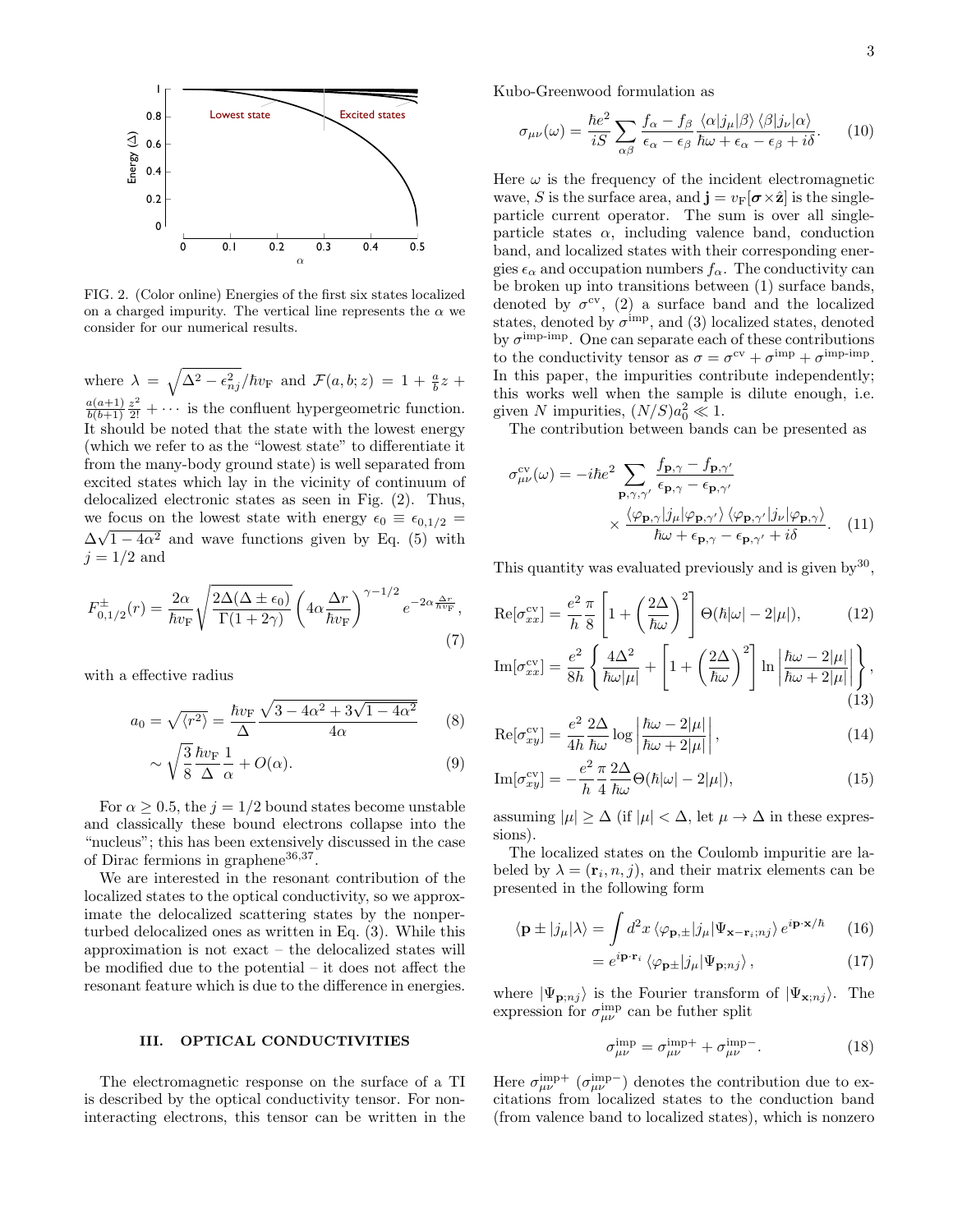if the localized state is filled (empty). They can be both be presented in the form

$$
\sigma_{\mu\nu}^{\text{imp}\pm} = \frac{N\hbar e^2}{iS} \sum_{\epsilon_{\lambda} \leq \mu} \sum_{\mathbf{p}} \frac{f_{\lambda}^{\pm} - f_{\mathbf{p}\pm}}{\epsilon_{\lambda} \mp \epsilon_{\mathbf{p}}} \times
$$
\n
$$
\left[ \frac{\langle \lambda | j_{\mu} | \mathbf{p} \pm \rangle \langle \mathbf{p} \pm | j_{\nu} | \lambda \rangle}{\hbar \omega \pm \epsilon_{\mathbf{p}} - \epsilon_{\lambda} + i\delta} + \frac{\langle \mathbf{p} \pm | j_{\mu} | \lambda \rangle \langle \lambda | j_{\nu} | \mathbf{p} \pm \rangle}{\hbar \omega + \epsilon_{\lambda} \mp \epsilon_{\mathbf{p}} + i\delta} \right]. \quad (19)
$$

Here we have summed over all Coulomb impurities. The phase factor in Eq. (17) depends on the position of the impurity and is canceled in the product of matrix elements in Eq. (19). Integrating the matrix elements over the angle of **p** and changing variables from p to  $\epsilon_p \equiv \epsilon$ while taking into account the occupation of the bands, we obtain

$$
\sigma_{xx}^{\text{imp}\pm} = \frac{iN\hbar e^2}{S} \sum_{\epsilon_{\lambda} \leq \mu} \int_{\max\{|\mu|,\Delta\}}^{\infty} \frac{\epsilon d\epsilon}{(2\pi\hbar v_{\text{F}})^2} \frac{M_{xx}^{\lambda \pm}(\epsilon)}{\epsilon \mp \epsilon_{\lambda}}
$$
\n
$$
\times \left[ \frac{1}{\hbar \omega \pm \epsilon - \epsilon_{\lambda} + i\delta} + \frac{1}{\hbar \omega + \epsilon_{\lambda} \mp \epsilon + i\delta} \right],
$$
\n(20)

$$
\times \left[ \overline{\hbar \omega \pm \epsilon - \epsilon_{\lambda} + i \delta} + \overline{\hbar \omega + \epsilon_{\lambda} \mp \epsilon + i \delta} \right],
$$
  

$$
\sigma_{xy}^{\text{imp}\pm} = \frac{N \hbar e^2}{S} \sum_{\epsilon_{\lambda} \leq \mu} \int_{\max\{|\mu|, \Delta\}}^{\infty} \frac{\epsilon \, d\epsilon}{(2\pi \hbar v_{\text{F}})^2} \frac{M_{xy}^{\lambda \pm}(\epsilon)}{\epsilon \mp \epsilon_{\lambda}} (21)
$$
  

$$
\times \left[ \frac{1}{\hbar \omega \pm \epsilon - \epsilon_{\lambda} + i \delta} - \frac{1}{\hbar \omega + \epsilon_{\lambda} \mp \epsilon + i \delta} \right],
$$
(22)

where we defined

$$
M_{xx}^{\lambda \pm}(\epsilon) \equiv \int_0^{2\pi} d\vartheta_p \, |\langle \mathbf{p} \pm |j_x| \lambda \rangle|^2, \tag{23}
$$

$$
M_{xy}^{\lambda \pm}(\epsilon) \equiv i \int_0^{2\pi} d\vartheta_p \langle \mathbf{p} \pm |j_x| \lambda \rangle \langle \lambda | j_y | \mathbf{p} \pm \rangle, \qquad (24)
$$

and used the fact that these are real functions.

To evaluate these, we use Eq. (17). In position space, the bound state  $|\lambda\rangle$  is of the form shown in Eq. (5) (centered around  $\mathbf{r}_i$ , so the Fourier transform takes the corresponding form

$$
|\Psi_{\mathbf{p};nj}\rangle = \sqrt{2\pi} \begin{pmatrix} \tilde{F}_{nj}^+(p)e^{i\theta_p(j-1/2)} \\ i\tilde{F}_{nj}^-(p)e^{i\theta_p(j+1/2)} \end{pmatrix}
$$
 (25)

where  $\tilde{F}_{nj}^{\pm}(p) = \int_0^\infty dr \, r F_{nj}^{\pm}(r) J_{j\mp 1/2}(pr/\hbar)$  are Hankel transforms of their real-space counterparts (which can be analytically evaluated given Eq. (7)).

In terms of these objects, we can evaluate the integrated matrix elements

$$
M_{xx}^{\lambda \pm}(\epsilon) = \frac{(2\pi v_{\rm F})^2}{2\epsilon} [(\epsilon \mp \Delta) | \tilde{F}_{nj}^+(p)|^2 + (\epsilon \pm \Delta) | \tilde{F}_{nj}^-(p)|^2]
$$
(26)

$$
M_{xy}^{\lambda \pm}(\epsilon) = \frac{(2\pi v_{\rm F})^2}{2\epsilon} [(\epsilon \mp \Delta) |\tilde{F}_{nj}^+(p)|^2 - (\epsilon \pm \Delta) |\tilde{F}_{nj}^-(p)|^2]
$$
  
(27)  
with  $p = \sqrt{\epsilon^2 - \Delta^2}/v_{\rm F}$ .

Considering just the lowest state with  $n = 0$  and  $j =$ 1/2 (labeled with  $\lambda = 0$ ), we obtain

$$
M_{xx}^{0\pm}(\epsilon) + M_{xy}^{0\pm}(\epsilon) = \frac{2^{\gamma} (2\pi v_{\rm F})^2}{4\alpha^2} \left(\frac{\hbar v_{\rm F}}{\Delta}\right)^2 \frac{\Gamma\left(\gamma + \frac{3}{2}\right)^2}{\Gamma(2\gamma + 1)} \frac{(\epsilon \mp \Delta)(\Delta + \epsilon_0)}{\epsilon \Delta} {}_2F_1\left(a_{\gamma}, a_{\gamma} + \frac{1}{2}; 1; \frac{\Delta^2 - \epsilon^2}{4\alpha^2 \Delta^2}\right)^2 \tag{28}
$$

$$
M_{xx}^{0\pm}(\epsilon) - M_{xy}^{0\pm}(\epsilon) = \frac{2^{\gamma} (2\pi v_{\rm F})^2}{64\alpha^4} \left(\frac{\hbar v_{\rm F}}{\Delta}\right)^2 \frac{\Gamma\left(\gamma + \frac{5}{2}\right)^2}{\Gamma(2\gamma + 1)} \frac{(\epsilon \pm \Delta)(\epsilon^2 - \Delta^2)(\Delta - \epsilon_0)}{\epsilon \Delta^3} {}_2F_1\left(a_{\gamma} + \frac{1}{2}, a_{\gamma} + 1; 2; \frac{\Delta^2 - \epsilon^2}{4\alpha^2 \Delta^2}\right)^2 \tag{29}
$$

where  $a_{\gamma} = (2\gamma + 3)/4$  and  ${}_2F_1$  is the (analytic continuation of the) hypergeometric function  ${}_2F_1(a, b; c; x) = 1 +$  $\frac{ab}{c}\frac{x}{1!} + \frac{a(a+1)b(b+1)}{c(c+1)}$  $\frac{(-1)b(b+1)}{c(c+1)}\frac{x^2}{2!}+\cdots$ 

If two bound states are at different positions, then by our diluteness assumption (insignificant wave function overlap) transitions between them will not contribute to the conductivity significantly. However, if the chemical potential is in between two bound states that live at the same position (e.g. the ground and excited states of a single impurity), then transitions between those states can contribute to the conducivity; this contribution is given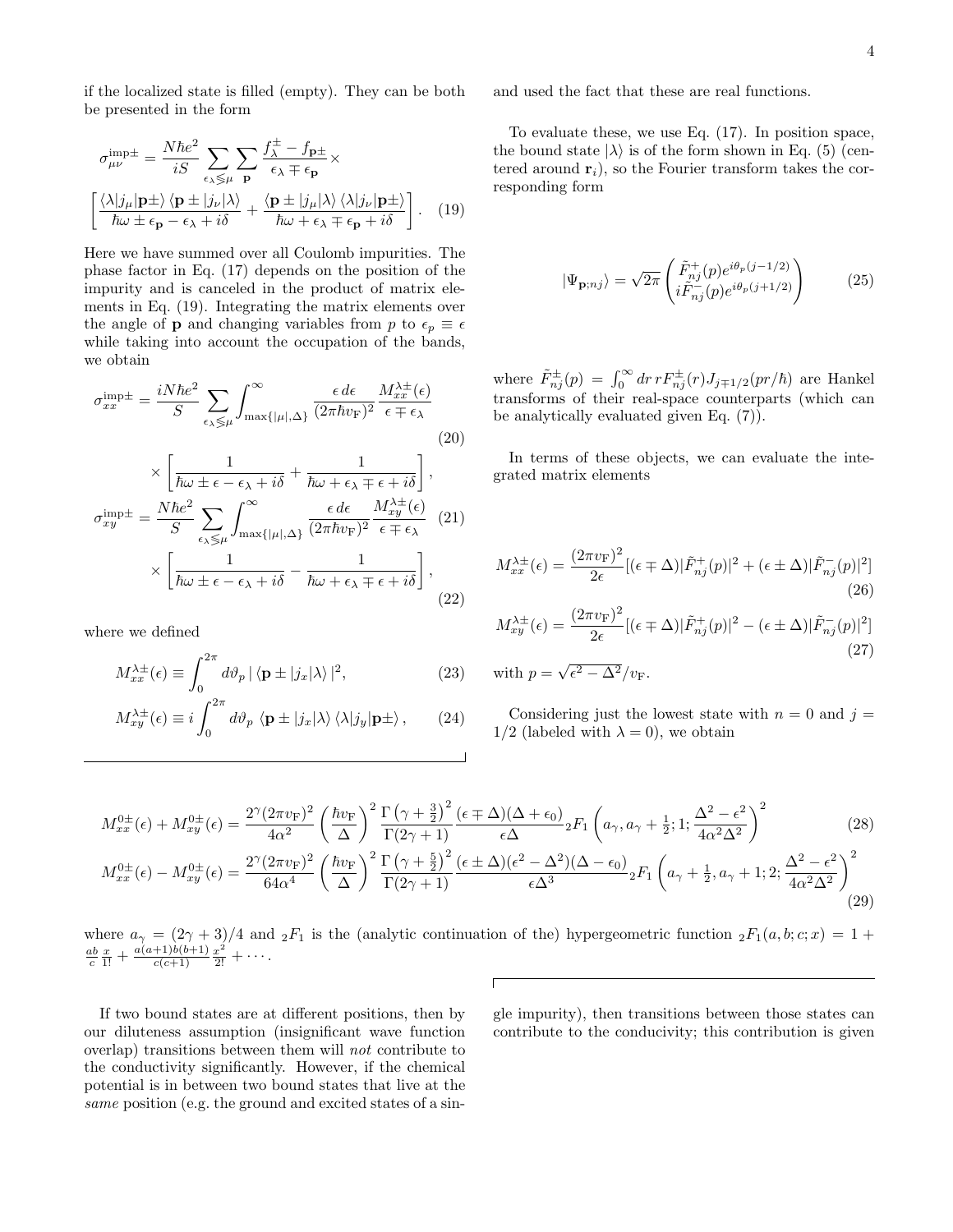by

$$
\sigma_{xx}^{\text{imp-imp}} = N \frac{\hbar e^2}{i S} \sum_{\epsilon_{nj} < \mu} \frac{(\Phi_{mj'}^{nj})^2 \delta_{j+1,j'} + (\Phi_{nj}^{mj'})^2 \delta_{j,j'+1}}{\epsilon_{nj} - \epsilon_{mj'}} \times \left[ \frac{1}{\hbar \omega + \epsilon_{nj} - \epsilon_{mj'} + i \delta} + \frac{1}{\hbar \omega + \epsilon_{mj'} - \epsilon_{nj} + i \delta} \right], \tag{30}
$$

and

$$
\sigma_{xy}^{\text{imp-imp}} = N \frac{\hbar e^2}{S} \sum_{\epsilon_{nj} < \mu} \frac{(\Phi_{mj'}^{nj})^2 \delta_{j+1,j'} - (\Phi_{nj}^{mj'})^2 \delta_{j,j'+1}}{\epsilon_{nj} - \epsilon_{mj'}} \times \left[ \frac{1}{\hbar \omega + \epsilon_{nj} - \epsilon_{mj'} + i\delta} - \frac{1}{\hbar \omega + \epsilon_{mj'} - \epsilon_{nj} + i\delta} \right], \tag{31}
$$

where we have defined

$$
\Phi_{mj'}^{nj} \equiv v_{\rm F}^2 \int_0^\infty r dr F_{mj'}^+(r) F_{nj}^-(r). \tag{32}
$$

The integral in Eq. (32) can be calculated analytically for the functions given in Eq. (6); the result is in terms of Appell hypergeometric functions and can be calculated with the use of an integral identity<sup>38</sup>. Notice that transitions can only occur between states that only differ by a quantum of angular momentum as expected from the form of the single-particle current operator. For our calculations we do not consider these transitions since the higher excited states merge with the continuum – leading to at most a decreasing and smoothing of the threshold.

For the calculation of the frequency dependent conductivities shown in Fig. 3, we use the dimensionless parameters  $\alpha = 0.3$ ,  $(N/S)a_0^2 = 0.035$ . For a charge on the surface of a bulk TI  $\alpha \sim 0.09Z$ ; however, in a thin film geometry where the localized state has a radius  $a_0 \gtrsim d$ where  $d$  is the thickness of the thin film, the situation is more complicated. If  $a_0 \gg d$ , then we expect  $\alpha \sim 3.5Z$ , but we are in an intermediate region where the energy level due to the more complicated potential<sup>34</sup> is more accurately captured by  $\alpha \sim 0.3Z$ . Also, we use four values of the chemical potential corresponding to four different occupation situations, illustrated in Fig. 3a. In-gap states correspond to resonance features in Figs. 3b and 3c which are well below the threshold of  $2\max(\Delta, |\mu|)$ . If the in-gap states are empty, an additional peak appears at  $\epsilon_0 + \max{\{\Delta, |\mu|\}}$ . If they are occupied, it appears at frequency max $\{\Delta, |\mu|\} - \epsilon_0$ . The shape of the resonance weakly depends on the value of chemical potential and its height disappears at  $\mu/|\Delta| \gg 1$ . Thus, the main role of the chemical potential, if it is outside the gap, is shifting of resonant frequencies, and in the next section on the magneto-optical effects of a topological insulator film, we exclusively consider the chemical potential to be situated inside the gap.

It should be noted that in the above calculation we neglected the Drude contribution, which appears if the chemical potential lies outside the gap. The Drude contribution dominates transport but it is not as important for the optical conductivity at frequencies  $\omega \gg 1/\tau$ . We further assume that we have only one localized state: the lowest bound state in Eq. (7). The excited in-gap states violate diluteness criterion: electrons can hop between these states due to significant wave function overlap; hence, these states will merge with continuum of delocalized states.

#### IV. FARADAY AND KERR EFFECTS

We consider the Faraday and Kerr effects at normal incidence and in a thin film geometry. These conditions are the most favorable for observing the effects of surface states on the optics. While the Faraday and Kerr effects are quite insensitive to oblique incidence<sup>39</sup>, they considerably decrease (especially the Kerr effect) in the presence of a mismatch of dielectric constants on the TI film surfaces and due to longitudinal conductivity<sup>30,40</sup>. This mismatch – of bulk dielectric constant to surface effects – can be neglected only if the film thickness is considerable smaller than the optical wavelength in it,  $d \ll \lambda/\epsilon_{\rm TI}$ . In real samples, the bulk contributes considerably to the longitudinal conductivity, which could be reduced in TI films. Further, we assume that the direction of the exchange field (sign of  $\Delta$ ) is the same on each surface of the TI; in the opposite case, the effects of both plates on the optics cancel one another.

In experiments, the incident wave is usually linearly polarized  $\mathbf{E} = E_0 \hat{\mathbf{x}}$ . For calculational purposes, it is convenient to present the incident wave as combination of two circularly polarized waves and calculate their reflection  $r_{\pm} = |r_{\pm}|e^{i\Phi_{\pm}^{r}}$  and transmission  $t_{\pm} = |t_{\pm}|e^{i\Phi_{\pm}^{t}}$ amplitudes. In this basis, the reflected and transmitted waves are respectively  $\mathbf{E}_r = E_0(r_+ \mathbf{e}_+ + r_- \mathbf{e}_-)$  and  $\mathbf{E}_t = E_0(t_+ \mathbf{e}_+ + t_- \mathbf{e}_-)$  where  $\mathbf{e}_\pm = \hat{\mathbf{x}} \pm i\hat{\mathbf{y}}$  represent the two directions of circular polarization. The transmittance through the film is given by  $T = (|t_+|^2 + |t_-|^2)/2$ ; the transmitted wave's polarization rotates through an angle  $\vartheta_{\rm F} = (\Phi_+^t - \Phi_-^t)/2$  (the Faraday angle) and has ellipticity  $\delta_F = (|t_+| - |t_-|)/(|t_+| + |t_-|);$  and the reflected wave's polarization rotates through an angle  $\vartheta_K = (\Phi^r + \Phi^r)/2$  (the Kerr angle) and has ellipticity  $\delta_{\rm K} = (|r_+| - |r_-|)/(|r_+| + |r_-|).$ 

The amplitudes of the reflected and transmitted waves can be found from Maxwell's equation taking into account the electric currents excited by the incident electromagnetic wave. They are given by

$$
t_{\pm} = \frac{e^2/h}{e^2/h + \alpha_0 \sigma_{\pm}^{\text{tot}}}, \qquad r_{\pm} = -\frac{\alpha_0 \sigma_{\pm}^{\text{tot}}}{e^2/h + \alpha_0 \sigma_{\pm}^{\text{tot}}}.
$$
 (33)

where  $\sigma_{\pm}^{\text{tot}} = \sigma_{xx}^{\text{tot}} \mp i \sigma_{xy}^{\text{tot}}, e^2/h$  is the quantum of conductance, and  $\alpha_0 \approx 1/137$  is the fine structure constant.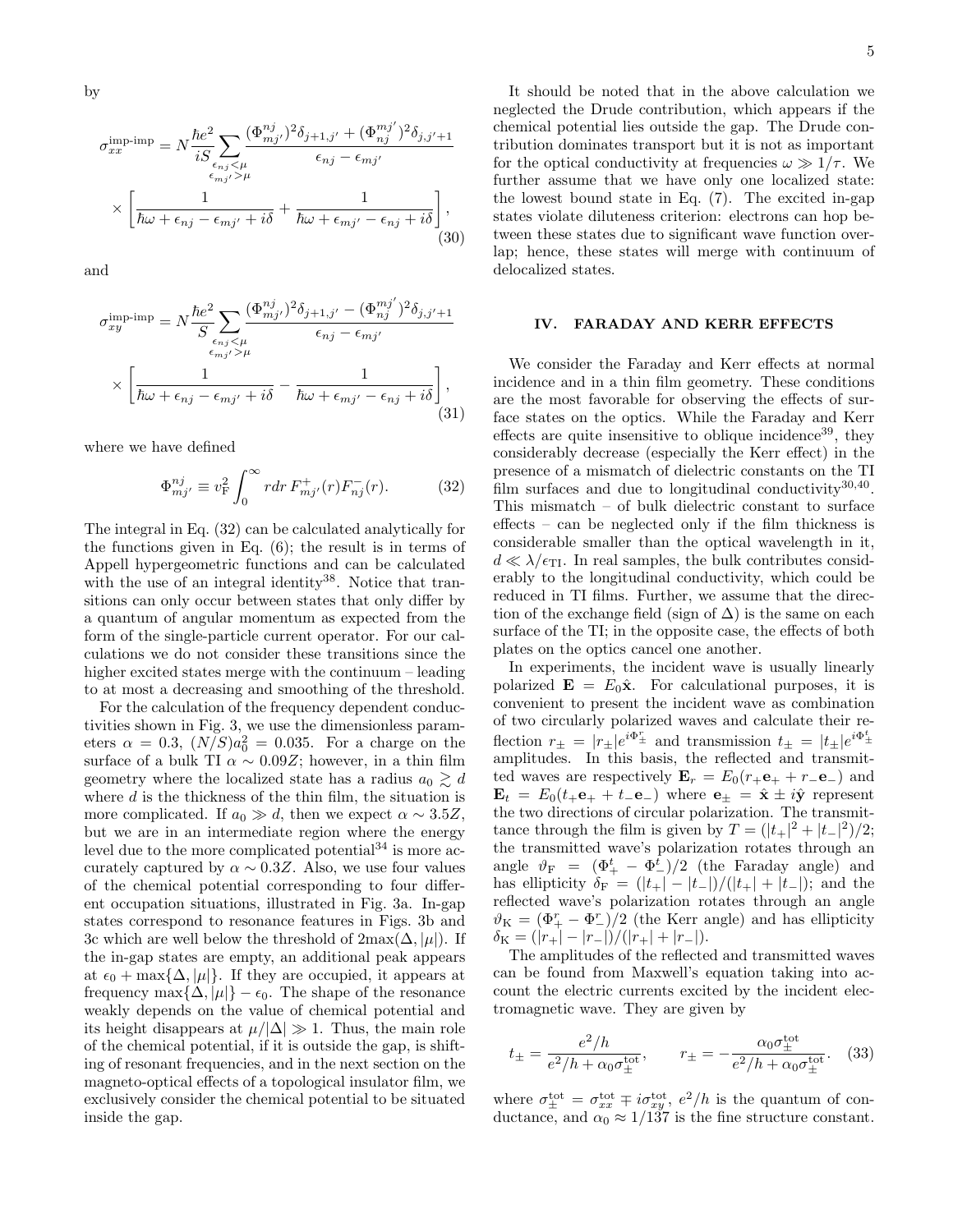

(a) The four cases for the chemical potential. The solid line in the middle of the gap is the bound state.



FIG. 3. (Color online) Given the four positions of the chemical potential illustrated in (a), Coulomb coupling  $\alpha = 0.3$ , and a density of  $N/S = 0.035a_0^2$ , (b) and (c) show the longitudinal and hall conductivities respectively. Note that the largest features are at  $2|\mu|$ , when the electromagnetic waves excite electrons from the valence to the conduction band. The lower frequency features occur when electromagnetic waves excite electrons from the valence to the bound states ( $\mu \leq -\Delta$ ) or when electromagnetic waves excite electrons from the bound state to the conduction band ( $\mu \geq \Delta$ ).



FIG. 4. (Color online) The transmittance of the electromagnetic wave for a thin film of  $Bi<sub>2</sub>Se<sub>3</sub>$  in the case of a filled valence band and unoccupied bound state ( $\mu = -\Delta$ ) and occupied bound state ( $\mu = \Delta$ ).

Additionally, both sides of the thin film contribute to the optical conductivity, so  $\sigma_{\mu\nu}^{\text{tot}} = 2\sigma_{\mu\nu}$ . If we expand in the fine structure constant, we have  $\vartheta_F \sim 2\alpha \operatorname{Re} \sigma_{xy}/(e^2/h)$ ,  $\delta_F \sim 2\alpha \operatorname{Im} \sigma_{xy}/(e^2/h)$ , and  $T \sim 1 - 4\alpha \operatorname{Re} \sigma_{xx}/(e^2/h)$ . Thus, these quantities track the respective optical conductivities quite well.

For the numerical calculations, we have used the following parameters, in addition to the dimensionless parameters taken previously ( $\alpha = 0.3$  and  $(N/S)a_0^2$  = 0.035), we take the parameters for  $Bi<sub>2</sub>Se<sub>3</sub>$  for the gap to be the maximum achievable by magnetic doping<sup>22</sup>  $\Delta = 25 \,\text{meV}$  and Fermi velocity  $v_F = 6.2 \times 10^5 \,\text{m/s}.$ With these numbers, our density is  $N/S = 38 \,\mu m^{-2}$  and  $a_0 = 30 \text{ nm}$ . It should be noted that  $N/S$  is not the total concentration of impurities, but the concentration of impurity states with a definite energy  $\epsilon_0$  inside the gap. The generalization to the realistic case is discussed in the Conclusions.

The dependence of transmittance on frequency is presented in Fig. 4. As one can easily see, the in-gap states lead to absorption below the threshold (i.e. when  $\hbar\omega \sim 2|\mu|$ , but it is small, not impeding the observation of transmission. The decrease can be understood from the relation of the longitudinal conducitivity to transmission, and hence why even magneto-optically inactive states affect transmission.

The Faraday and Kerr angles' dependence on frequency is presented in Figs. 5a and 5c respectively. As with transmittance, the largest feature is at the threshhold. Since the Faraday angle strongly depends on the real part of the Hall conductivity, we see that it matches it and has a similar resonant structure. The Kerr angle is more sensitive to the real part of the longitudinal conductivity though and we see corresponding features at these points – decreasing the Kerr angle from its large 90◦ rotation at zero frequency when the frequency is on resonance with the localized state. In both cases, the effect due to impurities is similar in nature to the resonant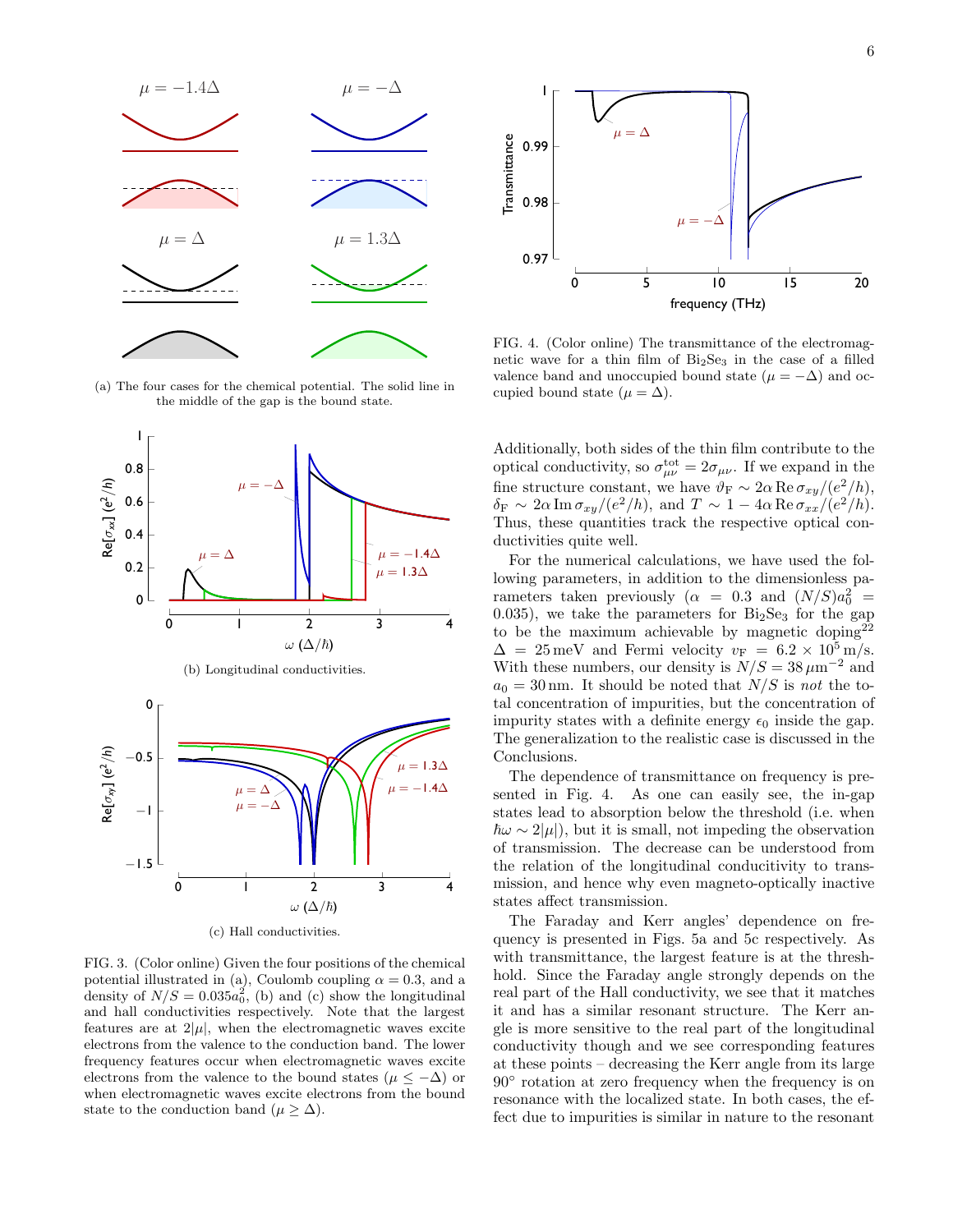

FIG. 5. (Color online) The measurable optical quantities of the (a) Faraday angle, (b) ellipticity of the transmitted wave, (c) Kerr Angle, and (d) ellipticity of the reflected wave for Bi<sub>2</sub>Se<sub>3</sub> in the case of a filled valence band with an unoccupied bound state ( $\mu = -\Delta$ ) and an occupied bound state ( $\mu = \Delta$ ). As expected, the features correspond to the features in the optical conductivities.

feature at threshold  $\omega = 2\Delta$ .

Lastly, we show the frequency dependence of ellipticities of transmitted and reflected waves in Figs. 5b and 5d respectively. Again, we see features when the incident electromagnetic wave is on resonance with the impurity state. The ellipticity of the transmitted wave follows the imaginary part of the Hall conductivity, and the reflected wave again is quite sensitive to resonant effects. Thus, in-gap states can be probed effectively with ellipsometry.

#### V. CONCLUSIONS

We have shown that in-gap localized states dominate both the absorption and magneto-optics for TI films with magnetically gapped surfaces. In particular, they lead to peculiar resonances in the frequency dependencies of the Faraday and Kerr effects. This is similar to magnetic  $semiconductors<sup>33</sup>$ , though in non-magnetic semiconductors in-gap states usually require a magnetic field to become magneto-optically active. In the system considered in this paper, the surface spectrum does not respect timereversal symmetry due to the gap induced by exchange field. Hence, we can conclude that the effect we observe is insensitive to details such as electron-hole asymmetry<sup>41</sup>, hexagonal corrections<sup>42</sup> to the Dirac spectrum, or to the profile of impurity potential which we assumed to be the Coulomb potential. We also assumed that all Coulomb impurities have the same charge and are located on the surface of TI; they can also be in the bulk of the TI, and their coupling to the electronic Dirac states will depend on their distance to the surface. If they are dilute enough, they will also contribute to the optical conductivity, which can be represented as

$$
\sigma_{\mu\nu}^{\text{imp}}(\omega) = \int_{-|\Delta|}^{|\Delta|} d\epsilon_0 P(\epsilon_0) \sigma_{\mu\nu}^{\text{imp}}(\omega, \epsilon_0), \quad (34)
$$

where  $\sigma_{\mu\nu}^{\text{imp}}(\omega,\epsilon_0)$  is the contribution of a single impurity bound sates with energy  $\epsilon_0$  and  $P(\epsilon_0)$  is concentration of the corresponding states. The finite distribution of levels, originating from different coupling of impurities with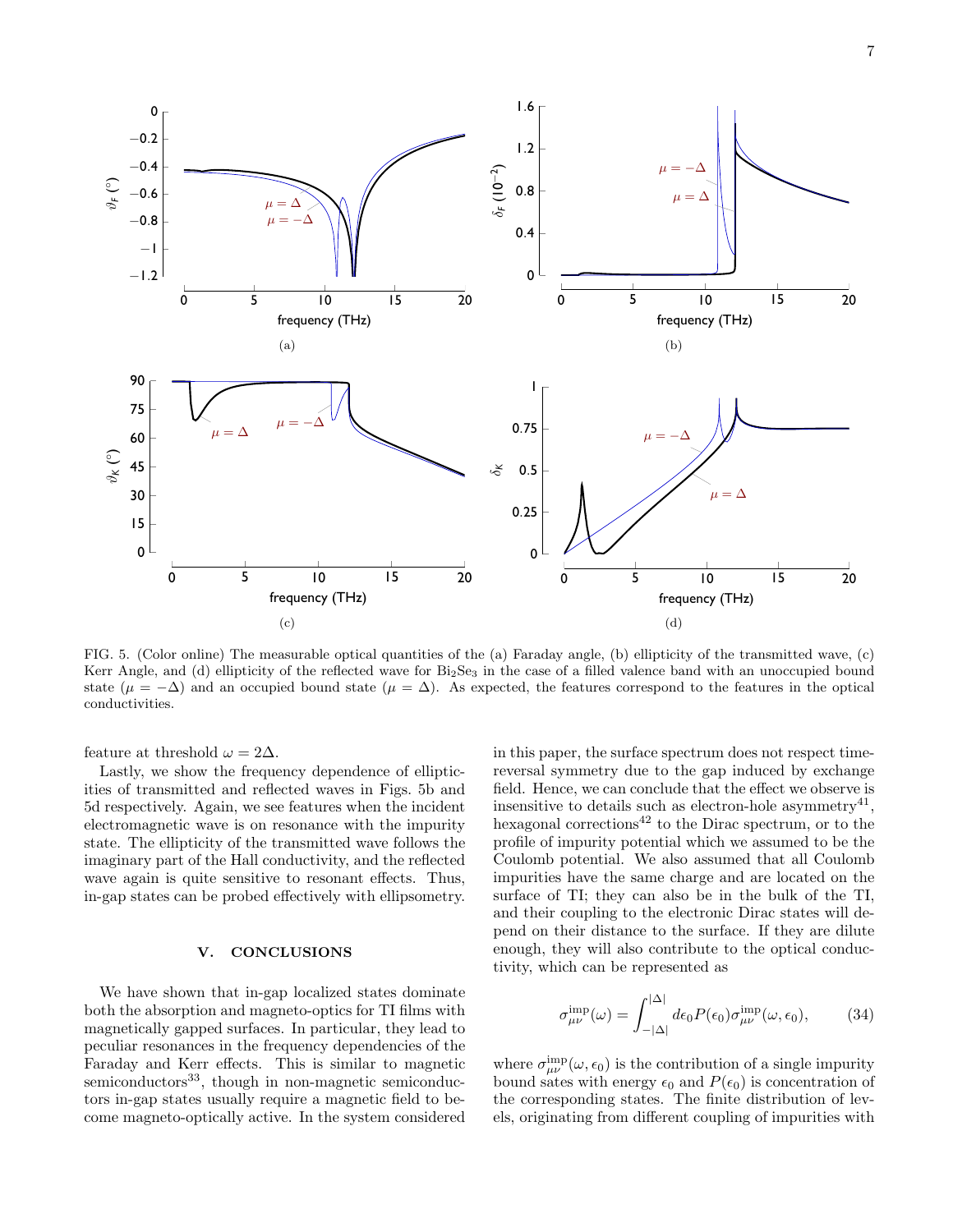Dirac states, can make the calculated resonance features shallower and considerably wider. Additionally, there are variations of the chemical potential  $\delta \mu$  which correspond to electron and hole puddles for  $\delta \mu > 2\Delta^{43,44}$ . For  $\delta \mu < 2\Delta$ , the variations can lead variation of occupation numbers of impurity states in different regions which does not qualitatively modify our results. In order for our results to qualitatively still make sense, we require the variations in chemical potential  $\delta \mu < 2\Delta$ .

There have been multiple optical experiments probing topological insulators which measure the Kerr and Faraday effects. Jenkins et al. studied the Kerr and reflectivity for a fixed frequency and varying the magnetic field45. Time-domain spectroscopy has been utilized on strained HgTe $^{46,47}$ . The large Kerr effect and thickness independent Drude peaks have also been observed $^{48}$ . Additionally, the quantized Faraday angle has been seen with passivated  $Bi<sub>2</sub>Se<sub>3</sub>$  in a terahertz experiment as well as observation of a shifted Dirac cone<sup>49,50</sup>. Time-domain spectroscopy was also used in BSTS to see both the surface state and a bulk impurity band<sup>51</sup>. And recently the same technique was used on  $(\text{Bi}_{1-x}\text{In}_x)_2\text{Se}_3$  to observe a topological phase transition as x is varied<sup>52</sup>. At present, all observed features originate from the bulk physics, but recently new ultrathin magnetically gapped TI films have been grown53,54 and for these samples all conditions nessesary for the observation of magneto-optical effects are satisfied.

In these ultrathin films, the tunneling between opposite surfaces can become important. The tunneling splits the bands and 'splits' the threshold, leading to features<sup>55</sup> similar to impurity states.

Resonant features from localized in-gap states and

- $<sup>1</sup>$  C. L. Kane and E. J. Mele, Phys. Rev. Lett. 95, 226801</sup> (2005).
- $2$  C. L. Kane and E. J. Mele, Phys. Rev. Lett.  $95$ , 146802  $(2005).$
- <sup>3</sup> J. E. Moore and L. Balents, Phys. Rev. B 75, 121306  $(2007).$ <sup>4</sup> B.
- A. Bernevig, T. L. Hughes, and S.-C. Zhang, Science 314, 1757 (2006), http://www.sciencemag.org/content/314/5806/1757.full.pdf.
- $5$  M. König, S. Wiedmann, C. Brüne, A. Roth, H. Buhmann, L. W. Molenkamp, X.-L. Qi, and S.-C. Zhang, Science 318, 766 (2007).
- <sup>6</sup> A. Roth, C. Brüne, H. Buhmann, L. W. Molenkamp, J. Maciejko, X.-L. Qi, and S.-C. Zhang, Science 325, 294  $(2009).$
- <sup>7</sup> D. Hsieh, D. Qian, L. Wray, Y. Xia, Y. S. Hor, R. J. Cava, and M. Z. Hasan, Nature 452, 970 (2008).
- <sup>8</sup> H.-J. Zhang, C.-X. Liu, X.-L. Qi, X.-Y. Deng, X. Dai, S.-C. Zhang, and Z. Fang, Phys. Rev. B 80, 085307 (2009).
- <sup>9</sup> Y. Xia, D. Qian, D. Hsieh, L. Wray, A. Pal, H. Lin, A. Bansil, D. Grauer, Y. S. Hor, R. J. Cava, and M. Z. Hasan, Nat. Phys. 5, 398 (2009).

from chiral excitons appear below the threshold  $2|\Delta|$ , but their shapes have completely different characters. The localized impurity states are single-particle excitations while excitons are two-particle excitations. Continuous transitions from valence band to a localized state (or from the localized state to conduction band) contribute to optical conductivity, hence the additional peak can be interpreted as a splitting of the threshold  $2|\Delta| \rightarrow |\Delta| + \epsilon_0$ (or to  $|\Delta| - \epsilon_0$  if the state is occupied). On the other hand, excitons lead to a sharp feature in the two-particle spectrum, corresponding to their dispersion law  $E_{ex}(q)$ . Since only excitons with zero momentum are optically active, they lead to features of a single, resonant shape in the magneto-optics $32$ .

To conclude, we have investigated the role of localized in-gap states on the surface of a topological insulators in the magneto-optical Faraday and Kerr effects. These ingap states resonantly contribute to both the longitudinal and Hall conductivities which in turn leads to peculiar resonances in the frequency dependence of the Faraday and Kerr angles as well as to the ellipticities of transmitted and reflected waves. These resonant features that we have predicted can be directly measured by optical experiments. In fact, their specific shape of these resonant features allows them to be easily separated from other in-gap excitations.

#### VI. ACKNOWLEDGMENTS

This research was supported by DOE-BES (grant no. DE-SC0001911) (VG and DE) and the Simons Foundation.

- <sup>10</sup> H. Zhang, C.-X. Liu, X.-L. Qi, X. Dai, Z. Fang, and S.-C. Zhang, Nat. Phys. 5, 438 (2009).
- <sup>11</sup> H. Nielsen and M. Ninomiya, Phys. Lett. B 105, 219 (1981).
- $12$  C. Wu, B. A. Bernevig, and S.-C. Zhang, Phys. Rev. Lett. 96, 106401 (2006).
- $13$  L. Fu and C. L. Kane, Phys. Rev. Lett. **100**, 096407 (2008).
- <sup>14</sup> C. Nayak, A. Stern, M. Freedman, and S. Das Sarma, Rev. Mod. Phys. 80, 1083 (2008).
- <sup>15</sup> Q. Liu, C.-X. Liu, C. Xu, X.-L. Qi, and S.-C. Zhang, Phys. Rev. Lett. 102, 156603 (2009).
- <sup>16</sup> M. Z. Hasan and C. L. Kane, Rev. Mod. Phys. 82, 3045 (2010).
- $17$  X.-L. Qi and S.-C. Zhang, Rev. Mod. Phys. 83, 1057 (2011).
- $^{18}$  X.-L. Qi, T. L. Hughes, and S.-C. Zhang, Phys. Rev. B 78, 195424 (2008).
- <sup>19</sup> I. Garate and M. Franz, Phys. Rev. B **81**, 172408 (2010).<br><sup>20</sup> B B Bismas and A V Balately: Bhys. Boy. B **81**, 222405
- R. R. Biswas and A. V. Balatsky, Phys. Rev. B 81, 233405 (2010).
- <sup>21</sup> P. Wei, F. Katmis, B. A. Assaf, H. Steinberg, P. Jarillo-Herrero, D. Heiman, and J. S. Moodera, Phys. Rev. Lett. 110, 186807 (2013).